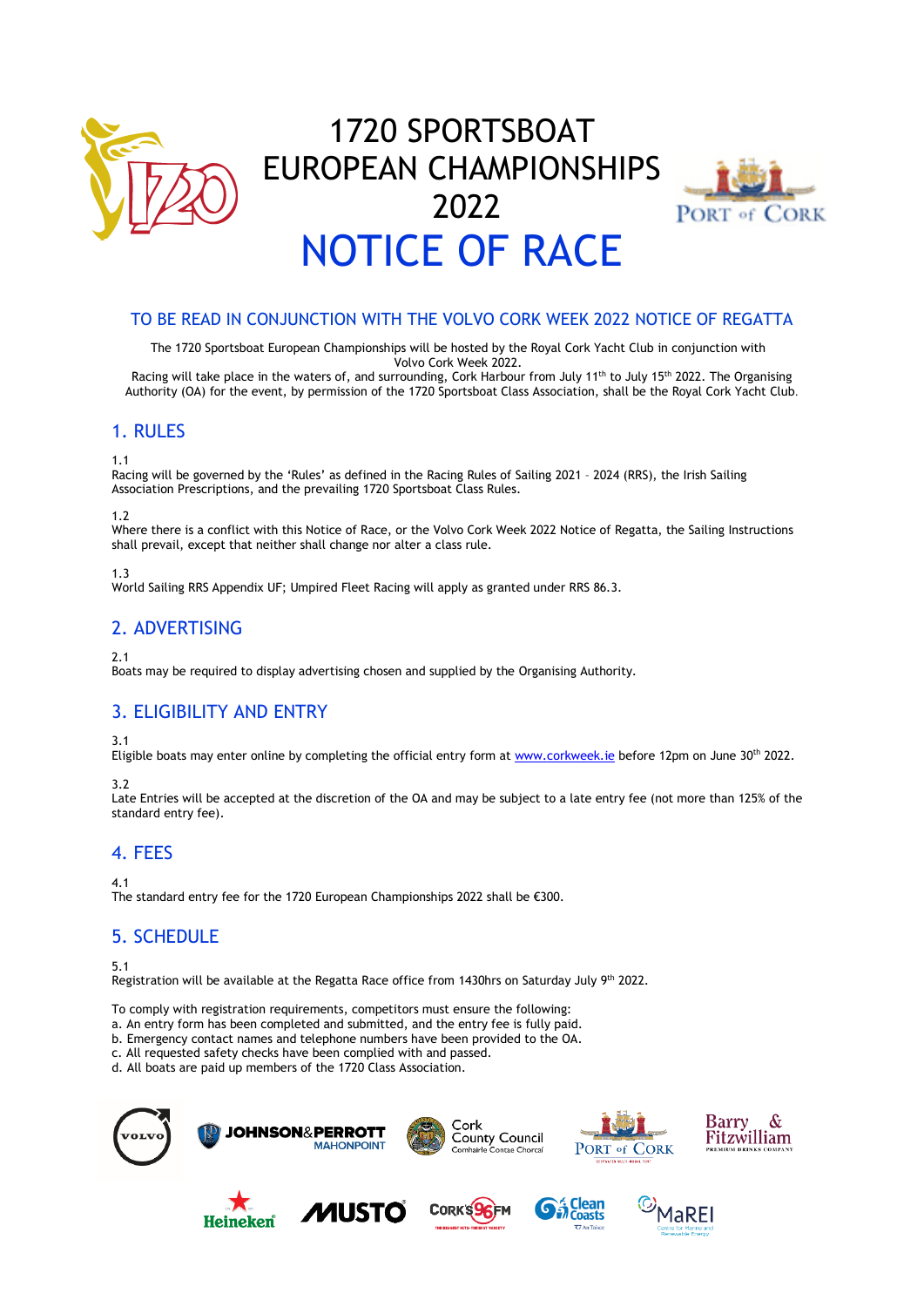5.2

Boats that fail to complete their Registration shall be scored DSQ, without a hearing. This amends RRS 63.1.

5.3 **Racing** 

Races constituting the 1720 European Championship are scheduled to take place on the 11<sup>th</sup>, 12<sup>th</sup>, 14<sup>th</sup>, and 15<sup>th</sup> of July 2022.

On Wednesday 13<sup>th</sup> July 2022, the 1720 fleet is invited to participate in a Harbour challenge race. Further details will be provided in the Sailing Instructions.

5.4

Number of races:

The 1720 European Championships series will consist of up to 10 races.

## 6. SAILING INSTRUCTIONS

6.1

The sailing instructions will be published by the OA after June 30<sup>th</sup> 2022.

## 7. PENALTY SYSTEM

7.1

Decisions of the protest committee jury will be final, as provided in RRS 70.5 (B)

## 8. SCORING

8.1

Under RRS 90.3, scoring shall be the Low Points Scoring System. Three races are required to be completed to constitute a series.

8.2

If five or more races are sailed there will be one discard applied and if nine or more races are sailed there will be two discards applied, subject to the provisions of RRS Appendix A2 - Scores not excludable. Ties will be decided in accordance with Appendix A8.

## 9. BERTHING

9.1

Complimentary berthing at the Royal Cork Yacht Club will be provided to all competing boats. When berthed, boats shall be kept in their assigned places at the marina.

## 10. LAUNCH & RECOVERY

10.1

The Port of Cork will provide complimentary launch and recovery services to the fleet. Facilities for trailer storage may also be made available. Further details on these arrangements will be provided in the Sailing Instructions.

10.2

Boats shall not be hauled out during the regatta except with, and according to the terms of, the prior written permission of the Race Committee.

## 11. RADIO COMMUNICATION

11.1

Except in an emergency, a boat while racing shall neither make radio transmissions nor receive radio communications not available to all boats.